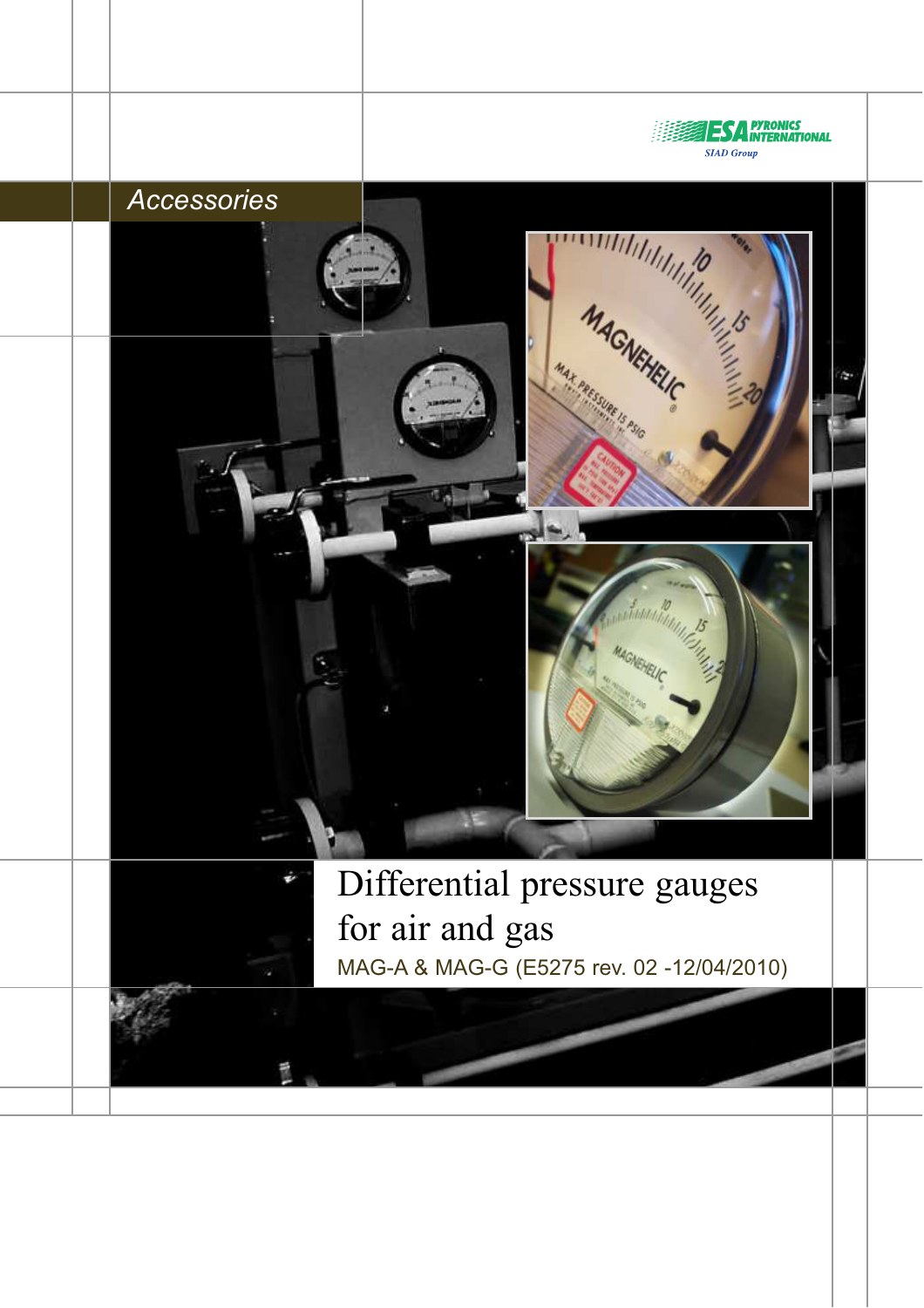#### **GENERAL WARNINGS:**



■ All installation, maintenance, ignition and setting must be performed by qualified staff, respecting the norms present at the time and place of the installation.

■ To avoid damage to people and things, it is essential to observe all the points indicated in this handbook. The reported indications do not exonerate the Client/User from observing general or specific laws concerning accidents and environmental safeguarding.

■ The operator must wear proper DPI clothing (shoes, helmets...) and respect the general safety, prevention and precaution norms.

■ To avoid the risks of burns or high voltage electrocution, the operator must avoid all contact with the burner and its control devices during the ignition phase and while it is running at high temperatures.

■ All ordinary and extraordinary maintenance must be performed when the system is stopped.

■ To assure correct and safe use of the combustion plant, it is of extreme importance that the contents of this document be brought to the attention of and be meticulously observed by all personnel in charge of controlling and working the devices.

■ The functioning of a combustion plant can be dangerous and cause injuries to persons or damage to equipment. Every burner must be provided with certified combustion safety and supervision devices.

 $\blacksquare$  The burner must be installed correctly to prevent any type of accidental/undesired heat transmission from the flame to the operator or the equipment.

■ The performances indicated in this technical document regarding the range of products are a result of experimental tests carried out at ESA-PYRONICS. The tests have been performed using ignition systems, flame detectors and supervisors developed by ESA-PYRO-NICS. The respect of the above mentioned functioning conditions cannot be guaranteed if equipment, which is not present in the ESA-PYRONICS catalogue, is used.

**DISPOSAL:**



To dispose of the product, abide by the local legislations regarding it.

| <b>GENERAL NOTES:</b> |  |
|-----------------------|--|
|                       |  |

■ In accordance to the internal policy of constant quality improvement, ESA-PYRONICS reserves the right to modify the technical characteristics of the present document at any time and without warning.

■ It is possible to download technical sheets which have been updated to the latest revision from the **www.esapyronics.com** website.

■ The products manufactured by ESA-PYRONICS have been created in conformity to the **UNI EN 746- 2:2010** Norms: Equipment for industrial thermal process - Part 2: Safety requirements for combustion and the movement and treatment of combustible elements. This norm is in harmony with the Machine Directive **2006/42/CE**. It is certified that the products in question respect all the requirements prescribed by the above mentioned Norms and Directives.

■ Certified in conformity with the **UNI EN ISO 9001** Norm by DNV GL.

| <b>CERTIFICATIONS:</b> |  |  |  |
|------------------------|--|--|--|
|                        |  |  |  |

The products comply with the requirements of the Eurasian market (Russia, Belarus and Kazakhstan) and are exempt from the EAC certification ref. **Doc. 01- 11/437**.

### **CONTACTS / SERVICE:**



**Headquarters:** Esa S.p.A. Via Enrico Fermi 40 24035 Curno (BG) - Italy Tel +39.035.6227411 Fax +39.035.6227499 **esa@esacombustion.it**

**International Sales:** Pyronics International s.a. Zoning Industriel, 4ème rue B-6040 Jumet - Belgium Tel +32.71.256970 Fax +32.71.256979 **marketing@pyronics.be**

**www.esapyronics.com**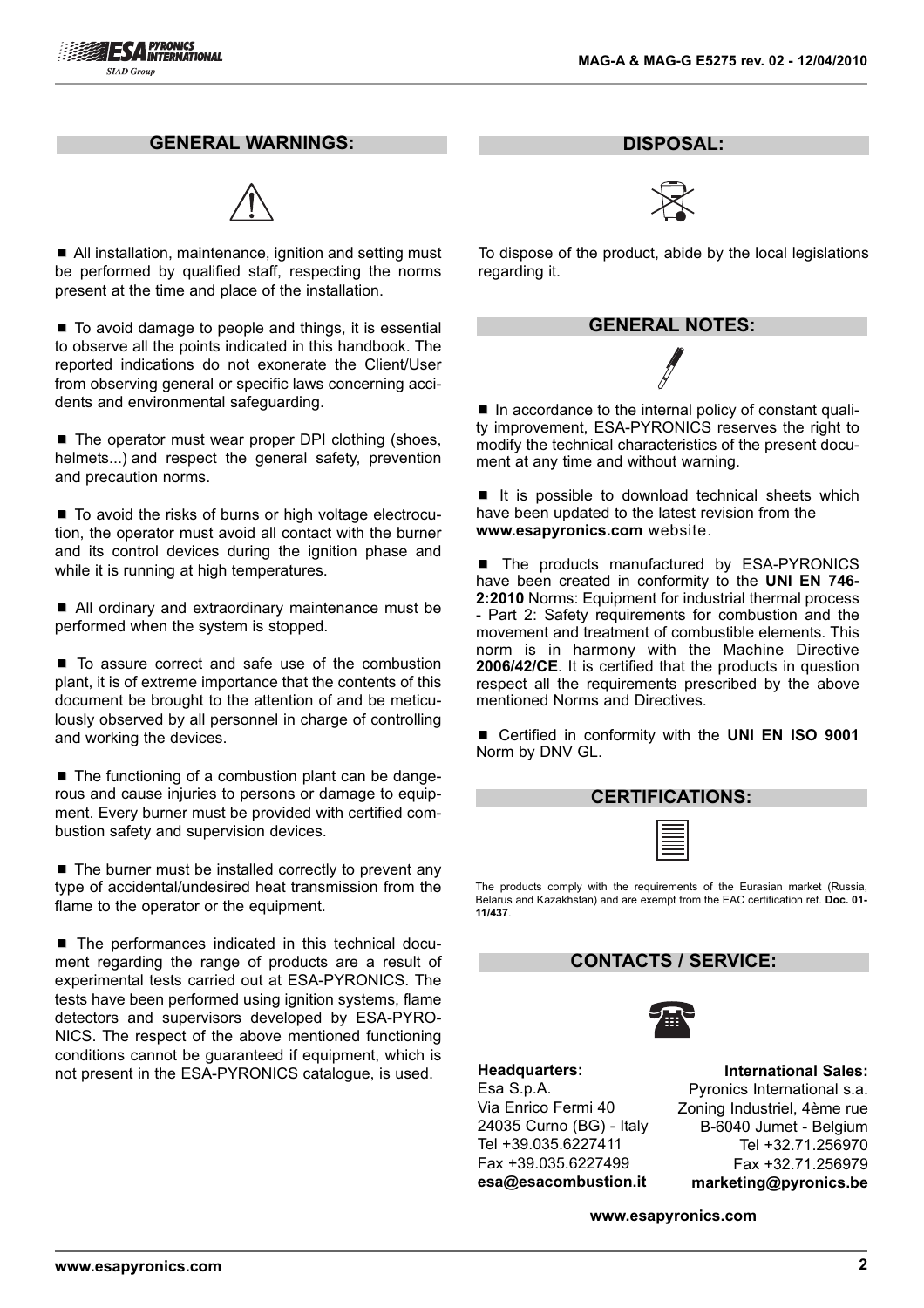

Magnehelics are simple, high accuracy and inexpensive diaphragm-actuated differential pressure gauges .

## **APPLICATIONS**

- **Pressure drops across orifice plate (air and gas)**
- Pressure indication non-corrosive air & natural gas
- Filter monitoring
- Blower pressures
- Furnace draft



### **CHARACTERISTICS**

#### **GENERAL INFORMATION:**

- Service: Non-corrosive air & natural gas ■ Accuracy: ± 2% of full scale throughout range 21.1°C
- Pressure limits: -0.677 bar to 1.034 bar
- Overpressure: Relief plug opens at approximately 1.72 bar, standard gages only
- Temperature limits:  $-7$  to 60°C
- Size: 101.6 mm Diameter dial face
- Mounting orientation: Diaphragm in vertical position
- Process connections: 1/8" female NPT duplicate high
	- and low pressure taps-one
- pair side and one pair back. ■ Weight: 510 g

■ Standard Accessories: Two 1/8" NPT plugs for duplicate pressure taps, two1/8" pipe thread to rubber tubing adapter and three flush mounting adapterswitch screws.

# **MATERIAL COMPOSITION:**

■ Housing: Die cast aluminum case and bezel, with acrylic cover. Exterior finishes coated gray to withstand 168 hour salt spray corrosion test.

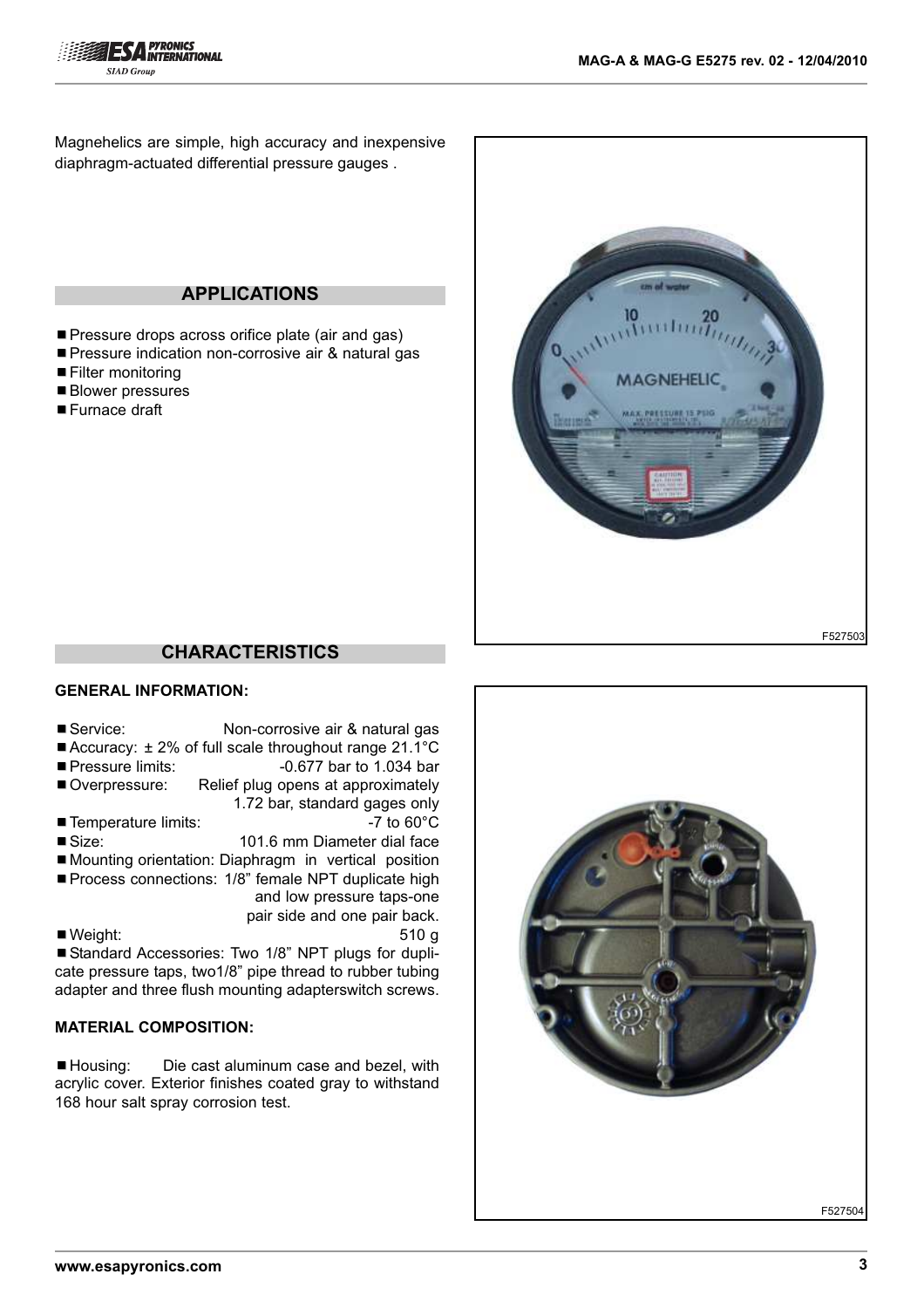**SIAD Group** 

## **MODELS AND RANGES**

| <b>Model</b>   | <b>Absolute scale</b>      |
|----------------|----------------------------|
| MAG-5          | $0 ÷ 50$ mmH2O             |
| <b>MAG-10</b>  | $0 ÷ 10$ cmH2O             |
| MAG-15         | $\overline{0}$ ÷ 15 cmH2O  |
| <b>MAG-20</b>  | $0 ÷ 20$ cmH2O             |
| MAG-30         | $0 ÷ 30$ cmH2O             |
| MAG-40         | $0 \div 40$ cmH2O          |
| <b>MAG-50</b>  | $0 ÷ 50$ cmH2O             |
| MAG-80         | $0 ÷ 80$ cmH2O             |
| <b>MAG-100</b> | $0 \div 100$ cmH2O         |
| <b>MAG-150</b> | $0 \div 150$ cmH2O         |
| <b>MAG-200</b> | $\overline{0}$ ÷ 200 cmH2O |
| <b>MAG-300</b> | $0 ÷ 300$ cmH2O            |
| <b>MAG-350</b> | $0 ÷ 350$ cmH2O            |

| <b>Model</b> | Double scale                |
|--------------|-----------------------------|
| MAG-C1       | $-10 \div 0 \div +10$ mmH2O |
| MAG-C2       | $-2 \div 0 \div 2$ cmH2O    |
| MAG-C5       | $-5 \div 0 \div 5$ cmH2O    |
| MAG-C10      | $-10 \div 0 \div +10$ cmH2O |
| $MAG-C15$    | $-15 \div 0 \div +15$ cmH2O |
| MAG-C20      | $-20 \div 0 \div 20$ cmH2O  |

#### **DESCRIPTION**

Using the simple, frictionless Magnehelic movement which transmits the effect of changes in pressure from a diaphragm to an indicating pointer by means of magnetic linkages, they quickly indicate low air and compatible, non-corrosive gas pressures, either positive, negative

(vacuum) or differential. The design resists shock, vibration and over-pressures. It avoids wear and physical contact which might destroy the accuracy and sensitivity of the instrument. There is no manometer fluid to evaporate, freeze or cause toxic or leveling problems.

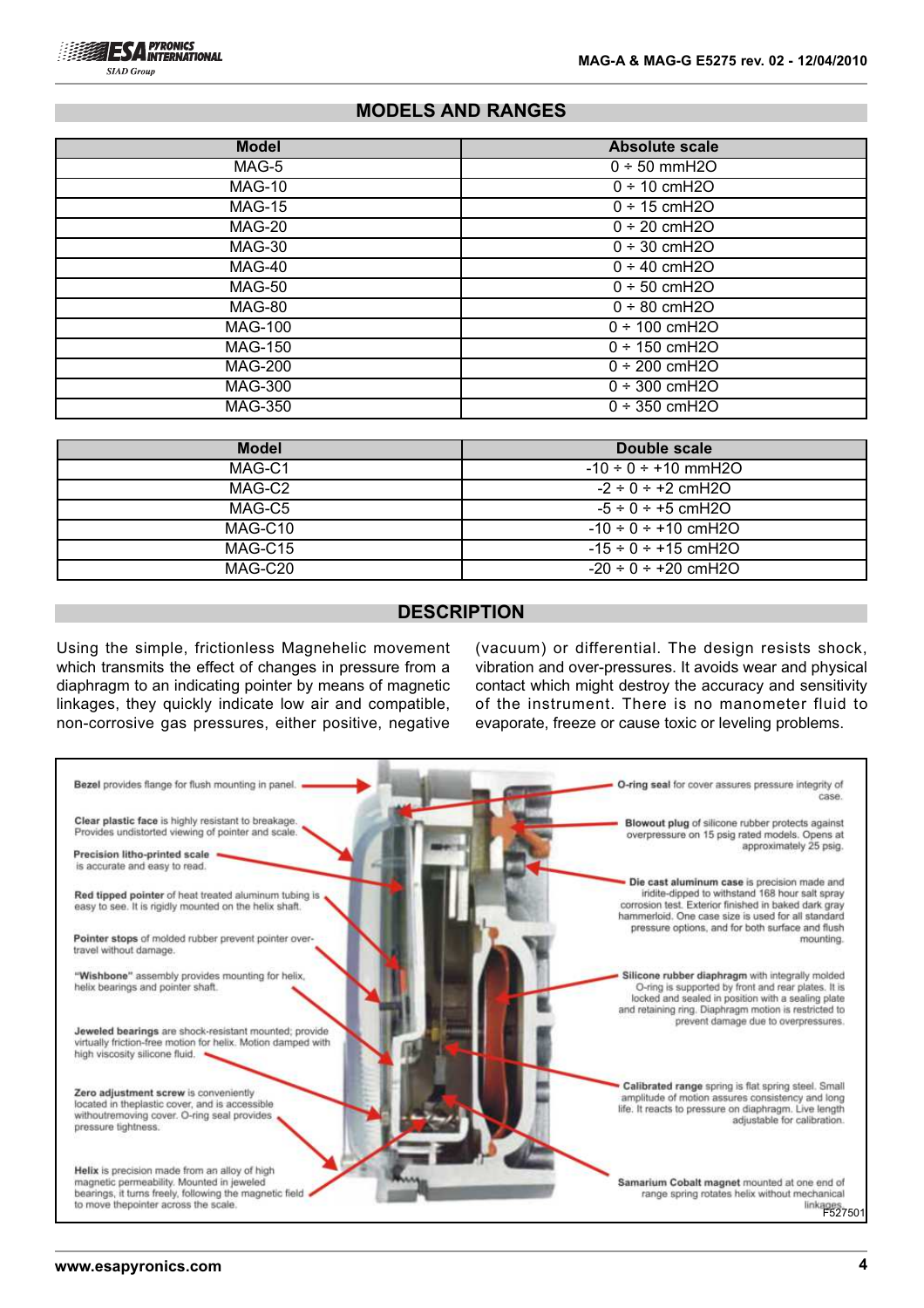#### **WARNINGS**

■ - Attempted field repair may void your warranty. Recalibration or repair by the user is not recommended.

### **INSTALLATION**

**1 -** Select a location free from excessive vibration and where the ambient temperature does not exceed 60°C. **2 -** Also, avoid direct sunlight which accelerates discoloration of the clear plastic cover.

**3 -** Sensing lines may be run any necessary distance.

**4 -** Long tubing lengths will not affect accuracy but will increase response time slightly.

**5 -** All standard Magnehelic Differential Pressure Gages are calibrated with the diaphragm vertical and should be used in that position for maximum accuracy. If gauges are to be used in other than vertical positions, this should be specified in the order. Many higher range gages will perform within tolerance in other positions with only rezeroing.

**6 -** Low range models of 1.2 mbar plus 0,6 mbar must be used in the vertical position only.

## **SURFACE MOUNTING**

Locate mounting holes, 120° apart on a 4-1/8" dia. circle. Use machine screws of appropriate length. (included, but without panel)



## **FLUSH MOUNTING**

Provide a 116 mm opening in panel. Insert gauge and secure in place with machine screws of appropriate length, with adapters, firmly secured in place. (included with panel)



# **ZERO CALIBRATION AFTER INSTALLATION**

**Set the indicating pointer exactly on the zero mark, using the external zero adjust screw on the cover at the bottom. Note that the zero check or adjustment can only be made with the high and low pressure taps both open to atmosphere.**

#### **OPERATION**

**Positive Pressure:** Connect tubing from source of pressure to either of the two high pressure ports. Plug the port not used. Vent one or both low pressure ports to atmosphere.

**Negative Pressure:** Connect tubing from source of vacuum or negative pressure to either of the two low pressure ports. Plug the port not used. Vent one or both high pressure ports to atmosphere.

**Differential Pressure:** Connect tubing from the greater of two pressure sources to either high pressure port and the lower to either low pressure port. Plug both unused ports.

**A -** For portable use of temporary installation use 1/8" pipe thread to rubber tubing adapter and connect to source of pressure with flexible rubber or vinyl tubing.

**B -** For permanent installation, 1/4" O.D., or larger, copper or aluminum tubing is recommended.